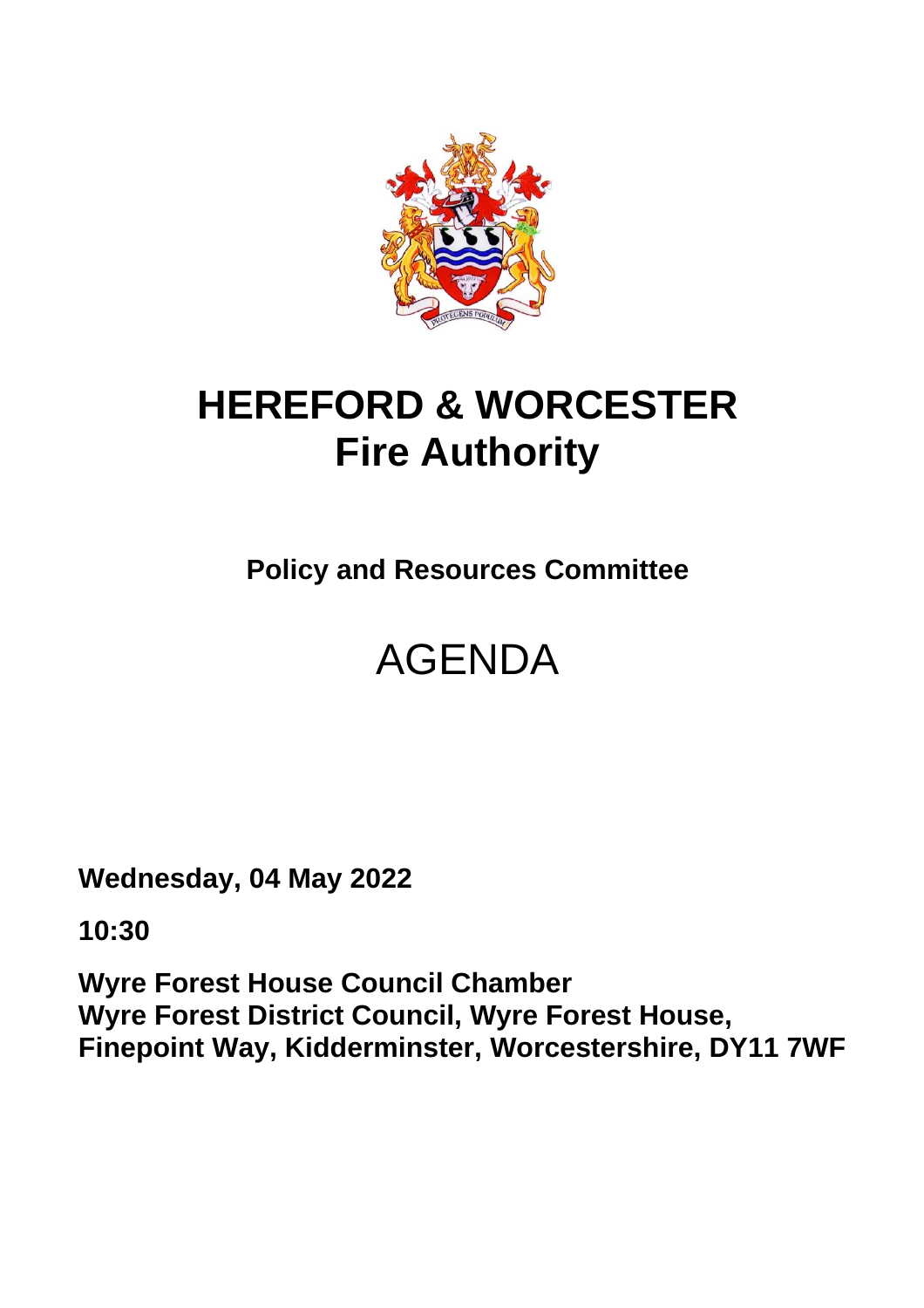#### **Wyre Forest House Location Map**

#### SAT NAV: DY11 7FB

Wyre Forest House, Finepoint Way, Kidderminster,DY11 7WF Reception at Wyre Forest House 01562 732101

#### **From Stourport:**

Head towards Kidderminster on the A451 Minster Road, passing Stourport High School and Stourport Sports Club on your left. When you reach the traffic lights at the crossroads, turn left into Walter Nash Road West (signposted Wyre Forest House). Then take your first left onto Finepoint Way. Follow the road around to your left and Wyre Forest House is at the end of the road on the left. Visitor parking is available and signposted from the mini roundabout.

#### **From Kidderminster:**

From Kidderminster, follow the signs for Stourport and head out of Kidderminster on the A451 Stourport Road, this road becomes a dual carriageway. You will pass 24/7 Fitness and Wyre Forest Community Housing on your left. At the crossroads with traffic lights turn right into Walter Nash Road West (there is a dedicated right hand-turn lane), signposted for Wyre Forest House. Then take your first left onto Finepoint Way. Follow the road around to your left and Wyre Forest House is at the end of the road on the left. Visitor parking is available and signposted from the mini roundabout.

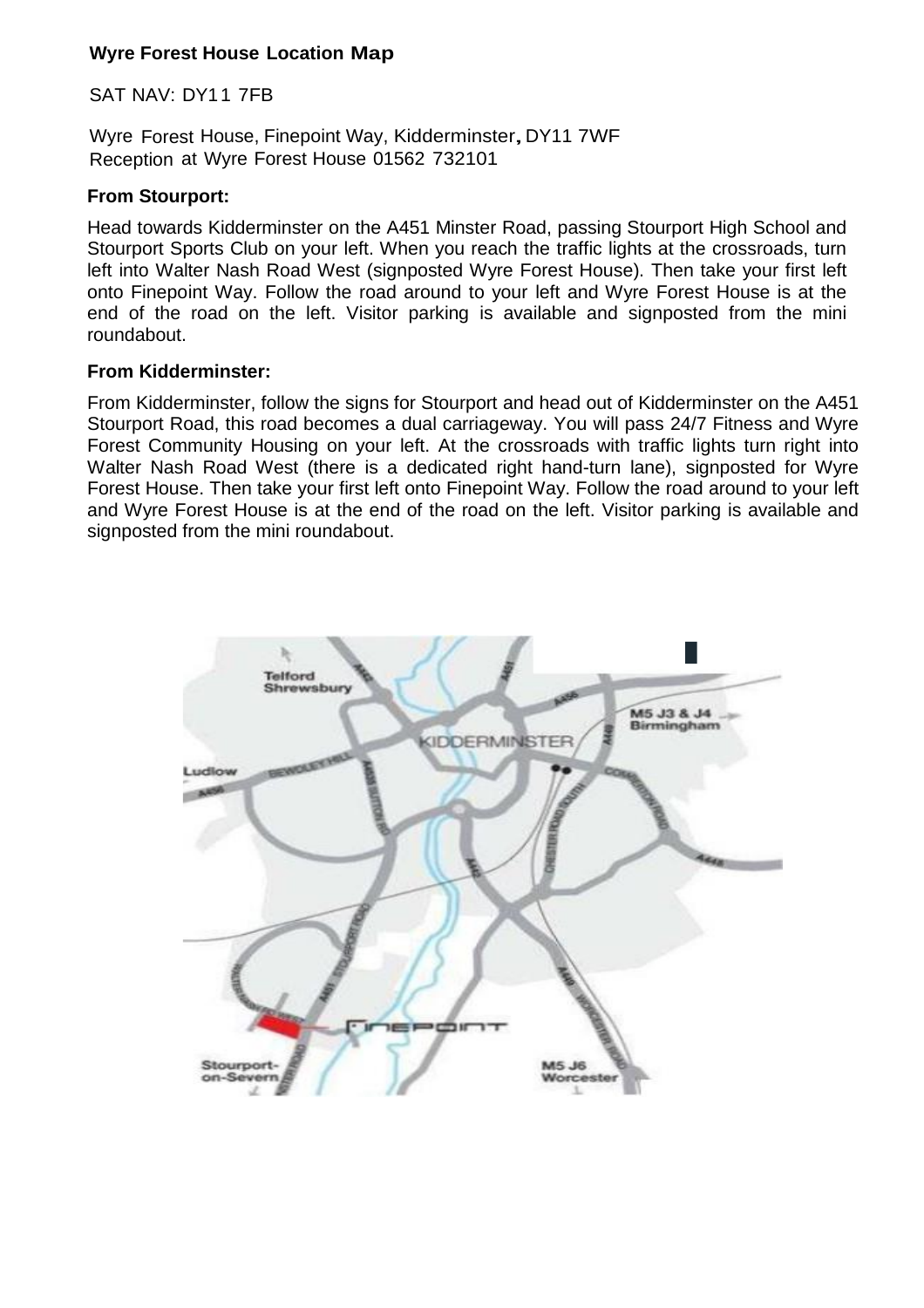**ACCESS TO INFORMATION – YOUR RIGHTS.** The press and public have the right to attend Local Authority meetings and to see certain documents. You have:

- the right to attend all Authority and Committee meetings unless the business to be transacted would disclose "confidential information" or "exempt information";
- the right to film, record or report electronically on any meeting to which the public are admitted provided you do not do so in a manner that is disruptive to the meeting. **If you are present at a meeting of the Authority you will be deemed to have consented to being filmed or recorded by anyone exercising their rights under this paragraph;**
- the right to inspect agenda and public reports at least five days before the date of the meeting (available on our website: [http://www.hwfire.org.uk\)](http://www.hwfire.org.uk/);
- the right to inspect minutes of the Authority and Committees for up to six years following the meeting (available on our website: [http://www.hwfire.org.uk\)](http://www.hwfire.org.uk/); and
- the right to inspect background papers on which reports are based for a period of up to four years from the date of the meeting.

#### **Please note that when taking part in public participation, your name and a summary of what you say at the meeting may be included in the minutes.**

A reasonable number of copies of agenda and reports relating to items to be considered in public will be available at meetings of the Authority and Committees. If you have any queries regarding this agenda or any of the decisions taken or wish to exercise any of these rights of access to information please contact Committee & Members' Services on 01905 368209 or by email at [committeeservices@hwfire.org.uk.](mailto:committeeservices@hwfire.org.uk)

**WELCOME AND GUIDE TO TODAY'S MEETING.** These notes are written to assist you to follow the meeting. Decisions at the meeting will be taken by the **Councillors** who are democratically elected representatives and they will be advised by **Officers** who are paid professionals. The Fire and Rescue Authority comprises 25 Councillors and appoints committees to undertake various functions on behalf of the Authority. There are 19 Worcestershire County Councillors on the Authority and 6 Herefordshire Council Councillors.

**Agenda Papers -** Attached is the Agenda which is a summary of the issues to be discussed and the related reports by Officers.

**Chairman -** The Chairman, who is responsible for the proper conduct of the meeting, sits at the head of the table.

**Officers -** Accompanying the Chairman is the Chief Fire Officer and other Officers of the Fire and Rescue Authority who will advise on legal and procedural matters and record the proceedings. These include the Clerk and the Treasurer to the Authority.

**The Business -** The Chairman will conduct the business of the meeting. The items listed on the agenda will be discussed.

**Decisions -** At the end of the discussion on each item the Chairman will put any amendments or motions to the meeting and then ask the Councillors to vote. The Officers do not have a vote.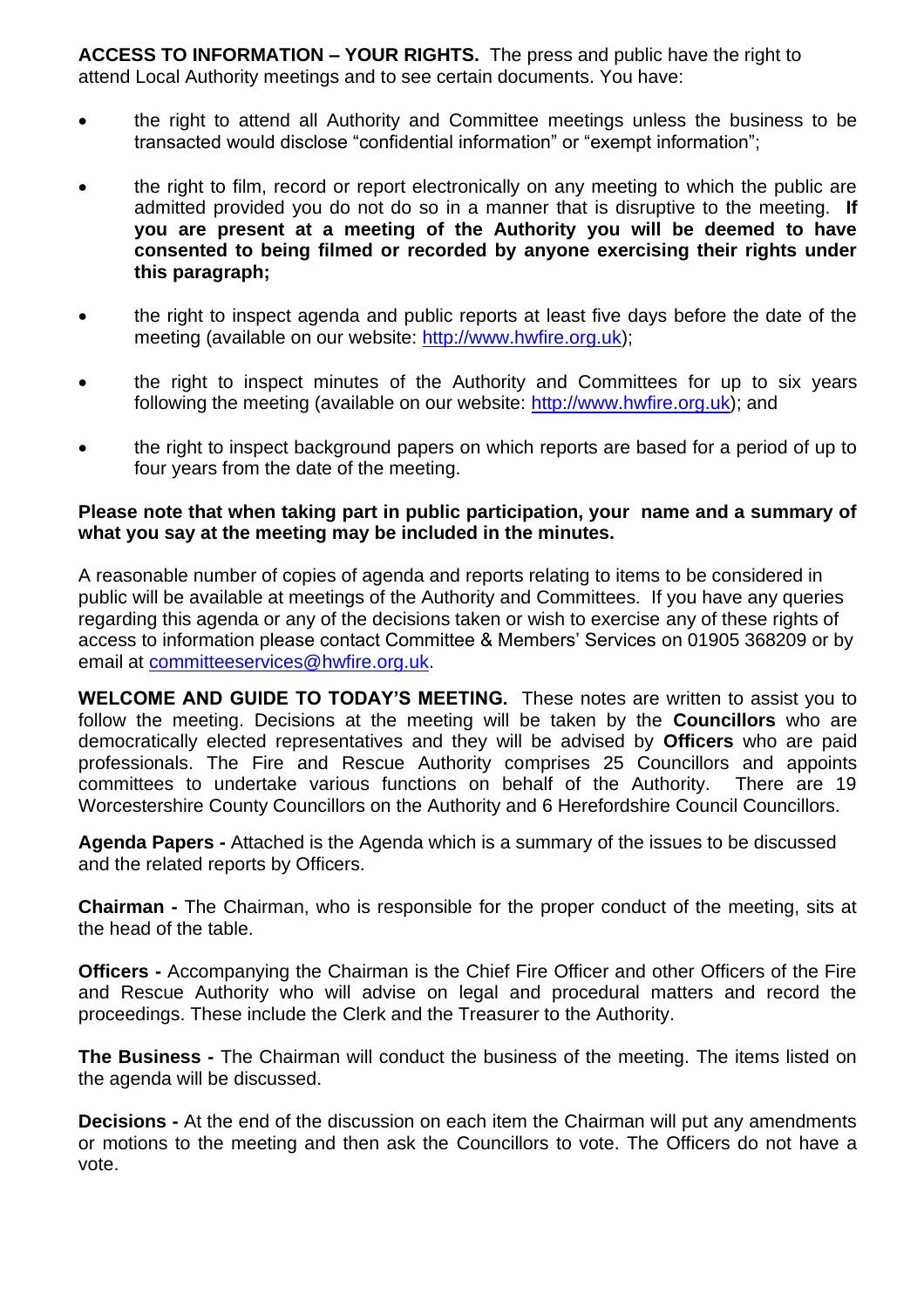

**Hereford & Worcester Fire Authority**

**Policy and Resources Committee**

**Wednesday, 04 May 2022,10:30**

### **Agenda**

**Councillors** 

Mr R J Phillips (Chairman), Mr C B Taylor (Vice Chairman), Mr D Chambers, Mr A Ditta, Ms K S Guthrie, Mrs K Hey, Ms J Monk, Mr D Morehead, Ms L Robinson, Mr L Stark, Mr R M Udall, Mr T Wells

| No.            | <b>Item</b>                                                                                                                                                                                           | <b>Pages</b> |
|----------------|-------------------------------------------------------------------------------------------------------------------------------------------------------------------------------------------------------|--------------|
| 1              | <b>Apologies for Absence</b>                                                                                                                                                                          |              |
|                | To receive any apologies for absence.                                                                                                                                                                 |              |
| $\overline{2}$ | <b>Named Substitutes</b>                                                                                                                                                                              |              |
|                | To receive details of any Member of the Authority nominated to<br>attend the meeting in place of a Member of the Committee.                                                                           |              |
| 3              | Declarations of Interest (if any)                                                                                                                                                                     |              |
|                | This item allows the Chairman to invite any Councillor to declare<br>an interest in any of the items on this Agenda.                                                                                  |              |
| 4              | <b>Confirmation of Minutes</b>                                                                                                                                                                        | $1 - 4$      |
|                | To confirm the minutes of the meeting held on 26 January 2022.                                                                                                                                        |              |
| 5              | Budget Monitoring 2021/22 - Quarter 4                                                                                                                                                                 | $5 - 12$     |
|                | To provide Members with an interim view out-turn position on the<br>revenue and capital budget for 2021/22, in advance of the<br>Provisional Financial Out-turn Report to the Fire Authority in June. |              |
| 6              | <b>Pensions Board Update (Fire Pension Schemes)</b>                                                                                                                                                   | $13 - 15$    |
|                | To provide the Committee with an update on the establishment<br>and activities of the Pensions Board.                                                                                                 |              |
|                |                                                                                                                                                                                                       |              |

Agenda produced and published by Chief Fire Officer and the Clerk to the Fire Authority

For further information contact Committee & Members' Services on 01905 368 241/209/219 or email committeeservices@hwfire.org.uk